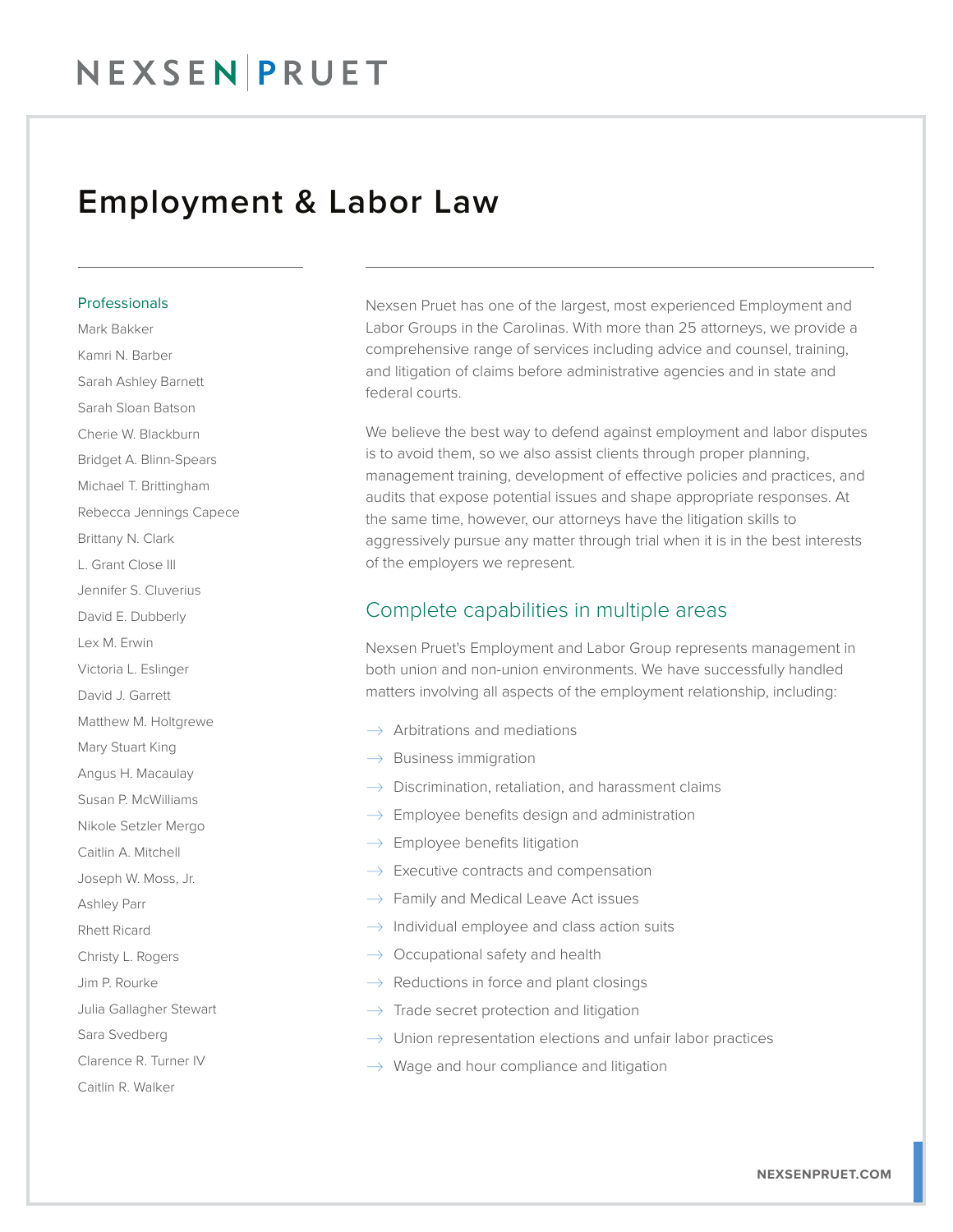#### Areas Of Concentration

Employee Benefits Litigation Employee Compensation and Benefits Employees and Technology Employment Immigration

 $\rightarrow$  Whistleblower investigations and lawsuits

As Nexsen Pruet has grown, we have applied new technologies that leverage our resources without increasing expense. We continue to reinforce a firm-wide commitment to providing the best, most professional service at the greatest possible value.

#### Accomplished employment attorneys

Eight members of the group are listed in *Best Lawyers in America*® and similar surveys, and more than half of the group members have earned the highest possible ranking for legal ability and professionalism.

Nexsen Pruet's Employment and Labor Law attorneys have considerable courtroom experience. We have successfully defended employers in state and federal courts in the Carolinas and also in other regions of the country.

#### Services that educate and protect

At Nexsen Pruet, we understand that litigation costs significant time and money and distracts organizations from their missions. Our Employment and Labor attorneys, whose overriding goal is to recognize and prevent potential problems before they result in a claim, help clients develop employment policies and training programs, and devise solutions to complex personnel situations.

#### Full service, full resources

Because Nexsen Pruet is a full-service firm, our clients have access to the complete strength, skill, and resources that go beyond the Employment and Labor Group. With many other practice areas — including antitrust, construction, tax, real estate, corporate, intellectual property, and business immigration — we have the knowledge and capabilities to shape specific solutions to specific problems.

In addition to domestic employment issues, Nexsen Pruet lawyers bring global perspective and skills to their work. Many of our attorneys are fluent in foreign languages. Others help U.S.-based employers manage their overseas workforces.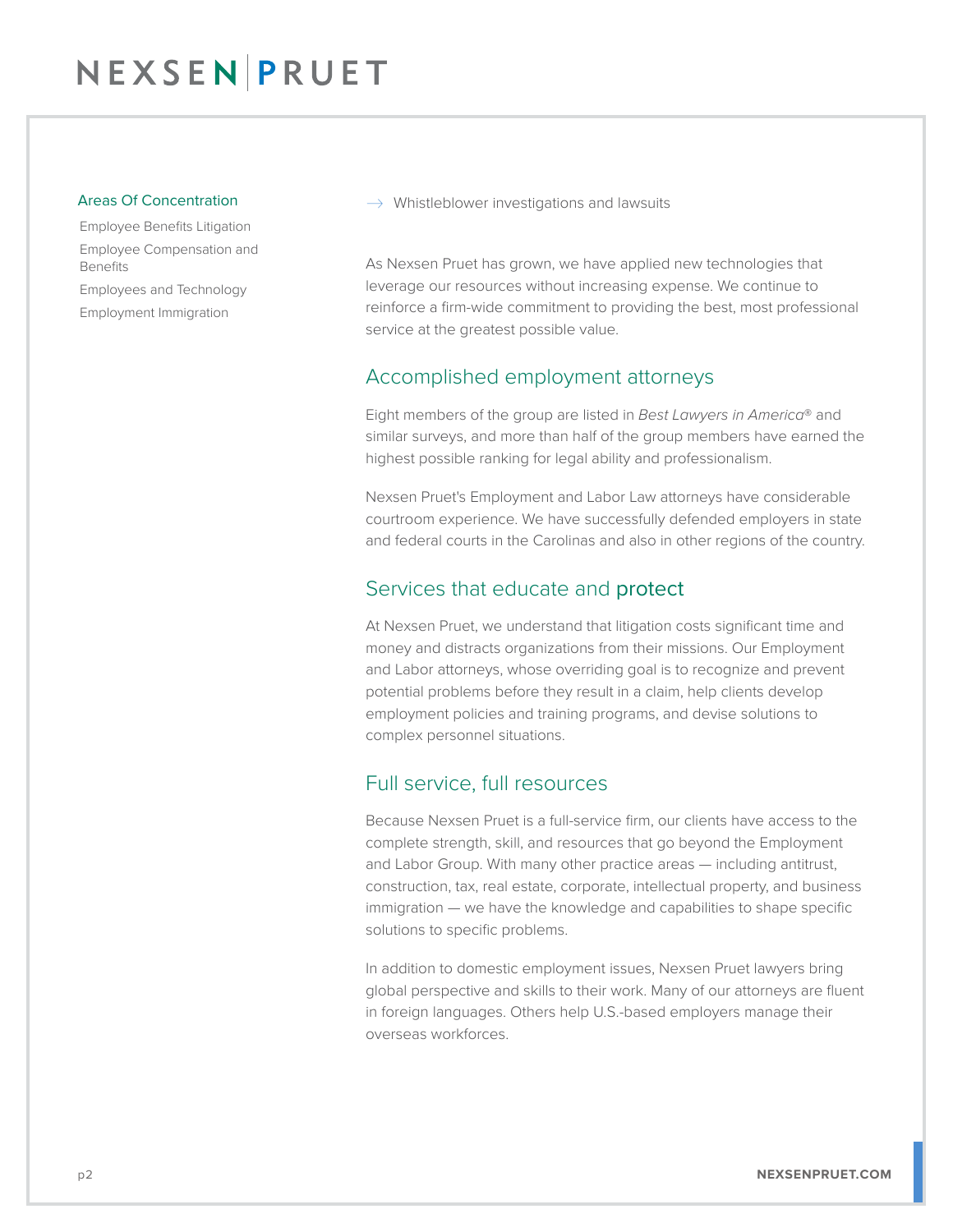#### News

06.02.2022 | Media Mention *Law360's Employment Authority* highlights NP attorneys' expert analysis

09.15.2021 | Media Mention Mark Bakker Discusses Legal Challenges with the Federal Vaccine Mandate

09.08.2021 | Media Mention David Dubberly on SC Businesses Mandating Vaccinations

07.06.2021 | News from Nexsen Pruet Nexsen Pruet's Sara Svedberg Graduates from Leadership Columbia Class of 2021

06.29.2021 | Media Mention David Dubberly Discusses Tips for Employers Providing Volunteer Time Off

06.29.2021 | Media Mention Bridget Blinn-Spears Offers Insight into Opioid Crisis in Construction Industry

06.01.2021 | Media Mention Darra James Coleman Discusses OSHA Plans and Complaints

05.26.2021 | News from Nexsen Pruet Nexsen Pruet Ranked Highly in Chambers USA: America's Leading Lawyers for Business for Another Year

05.12.2021 | Media Mention Nexsen Pruet Case Highlighted in Media for Pharmaceutical Trade Secrets Settlement

03.04.2021 | Media Mention Nexsen Pruet Highlighted in Media for Trade Secrets Case

09.18.2020 | News from Nexsen Pruet Nexsen Pruet Welcomes Associates in Greensboro, Greenville

06.03.2020 | Media Mention Bridget Blinn-Spears Advises Businesses to be Proactive in Tense Times

05.07.2020 | News from Nexsen Pruet Nexsen Pruet has ranked highly in Chambers USA: America's Leading Lawyers for Business for another year

04.20.2020 | News from Nexsen Pruet Pro Bono Champion: Grant Close - Habitat for Humanity of Greenville County

03.12.2020 | Media Mention Vickie Eslinger Honored by Columbia City of Women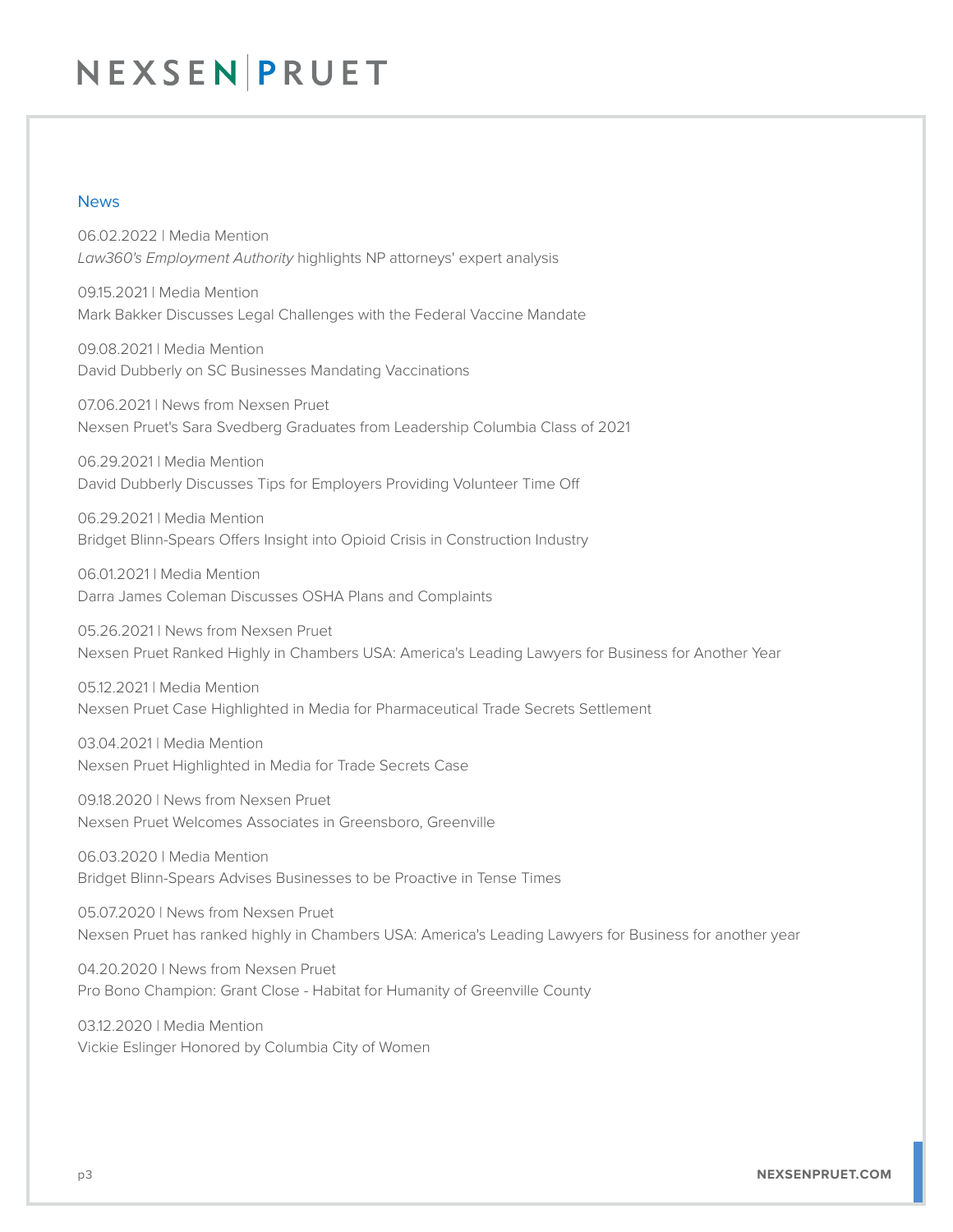02.20.2020 | Speaking Engagement David Garrett Discusses Managing a Foreign Workforce

02.10.2020 | Media Mention Bridget Blinn-Spears Discusses Law Firm Parental Leave

02.06.2020 | News from Nexsen Pruet Grant Close Honored by Habitat for Humanity

01.15.2020 | Media Mention David Dubberly quoted on OSHA Warning About Headphones

01.09.2020 | News from Nexsen Pruet Nexsen Pruet Names New Members for 2020

12.17.2019 | Media Mention David Dubberly Discusses New Overtime Rule That Kicks In on Jan. 1

12.04.2019 | News from Nexsen Pruet Nexsen Pruet Welcomes New Hires in Greenville and Columbia, South Carolina

11.20.2019 | News from Nexsen Pruet Andrew Saleeby and Christy Rogers Join Nexsen Pruet

11.05.2019 | News from Nexsen Pruet Nexsen Pruet Receives National Recognition from U.S. News

09.12.2019 | News from Nexsen Pruet Nexsen Pruet Adds Three Attorneys to Upstate South Carolina Employment Group

08.15.2019 | News from Nexsen Pruet 76 Nexsen Pruet Attorneys Named to 2020 Best Lawyers in America® List

05.01.2019 | News from Nexsen Pruet Nexsen Pruet Ranked Highly in Chambers USA 2019

04.12.2019 | News from Nexsen Pruet 23 Nexsen Pruet Attorneys Recognized by 2019 South Carolina Super Lawyers®

01.24.2019 | News from Nexsen Pruet 14 Nexsen Pruet Attorneys named to 2019 North Carolina Super Lawyers®

01.10.2019 | News from Nexsen Pruet Nexsen Pruet begins 2019 with continued Triangle growth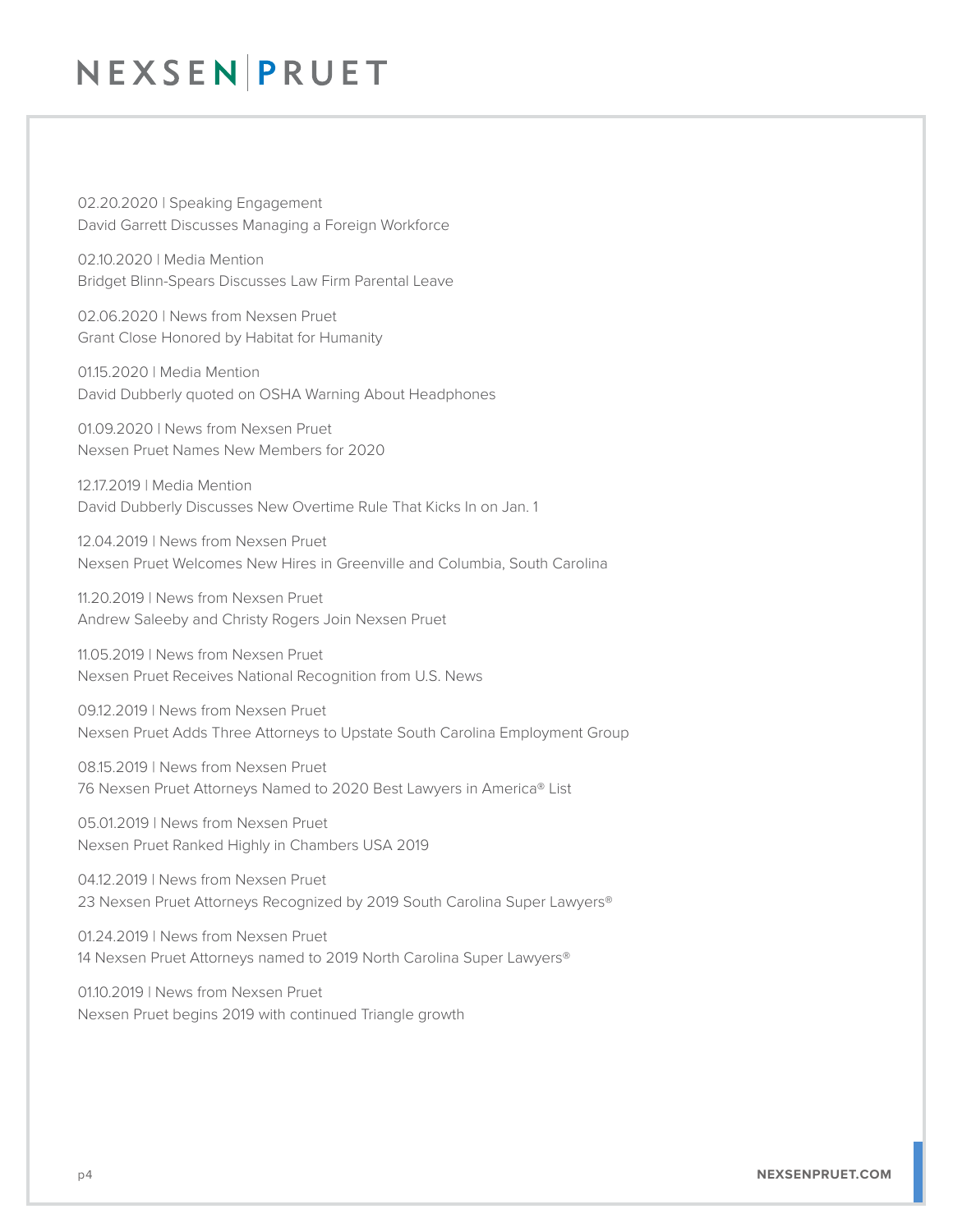10.25.2018 Nexsen Pruet's Economic Development Attorneys Among the Best in the South

#### Events

08.31.2022 | Webinar | Virtual via WebEx Nexsen Pruet's Employment Law Certificate Series: Bringing Clarity to Workplace Complexity

Winter 2022 | Webinar Webinar Series: Life Sciences

Fall 2021 | Webinar | WebEx Virtual Briefing: OSHA, CMS, and Federal Contractor Mandatory Vaccination Rules

11.05.2021 | WebEx Nexsen Pruet's 20th Annual In-House Counsel Ethics Seminar

04.20.2021 Webinar: Will Federal Infrastructure Funds + Construction Projects = Mandatory Unionization?

01.20.2021 Panel Discussion: Getting Your Business Ready To Sell

04.23.2020 WEBINAR: Managing the Work Place in a Pandemic

04.14.2020 WEBINAR: Fine-tuning FFCRA Response

#### Insights

06.21.2022 | Article Employers should be aware of shifts in how arbitration agreements can be presented to employees

06.21.2022 | Article No-Poaching, No Longer: Federal Agencies Target No-Poach Agreements in the Healthcare Industry

05.18.2022 | Article Just A Helping Hand? The Potential Pitfalls of Hiring Unpaid Summer Interns

05.09.2022 | Article A Very Unhappy Birthday: Lessons on Employee Anxiety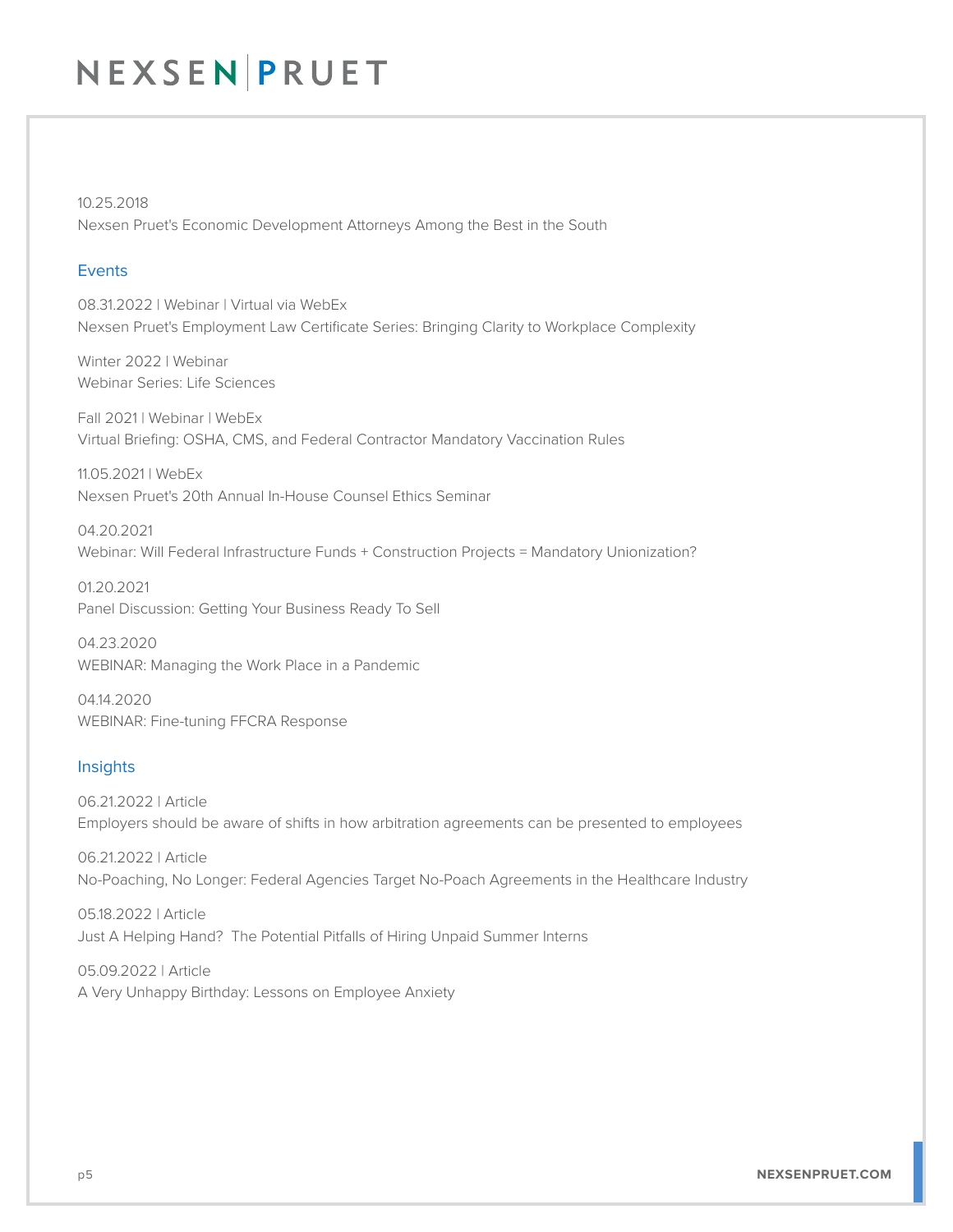04.11.2022 | Article To Ask or Not to Ask: Navigating Post-Leave Inquiries and Medical Examinations Under the Americans with Disabilities Act

03.21.2022 | Article EEOC Update: Avoiding Discrimination against Employees with Pandemic-Related Caregiving Obligations

03.09.2022 | Article What Judge Jackson's Appointment to the U.S. Supreme Court May Mean to Employers and Workplace Cases

03.09.2022 | Article Mandatory Unionization at Large Federally-Funded Construction Projects

03.01.2022 | Article CDC Loosens COVID-19 Mask Guidance

02.16.2022 | Article Changes Coming for Employers Seeking to Enforce Arbitration Clauses Covering Sexual Assault and Harassment Claims

02.14.2022 | Article Are You Ready if Cupid Strikes at Your Company?

01.19.2022 | Article NLRB Considering More Anti-Employer Changes

01.16.2022 | Publication CMS Issues New Vaccine Mandate Timing Deadlines for Healthcare Employers in the 24 States Previously Covered by Injunctions, including South Carolina

01.13.2022 | Publication Supreme Court Stays OSHA Vaccinate-or-Test Mandate

01.13.2022 | Publication U.S. Supreme Court Lifts Injunctions on CMS Vaccine Mandate: Healthcare Employers Should Plan for Compliance by Month's End

01.12.2022 | Article Supreme Court Hears Arguments in Vaccine Mandate Cases but Status of Mandates Remains Unresolved

01.10.2022 | Article Kronos Catastrophe: What Employers Can Do to Avoid Panicked Payroll Practices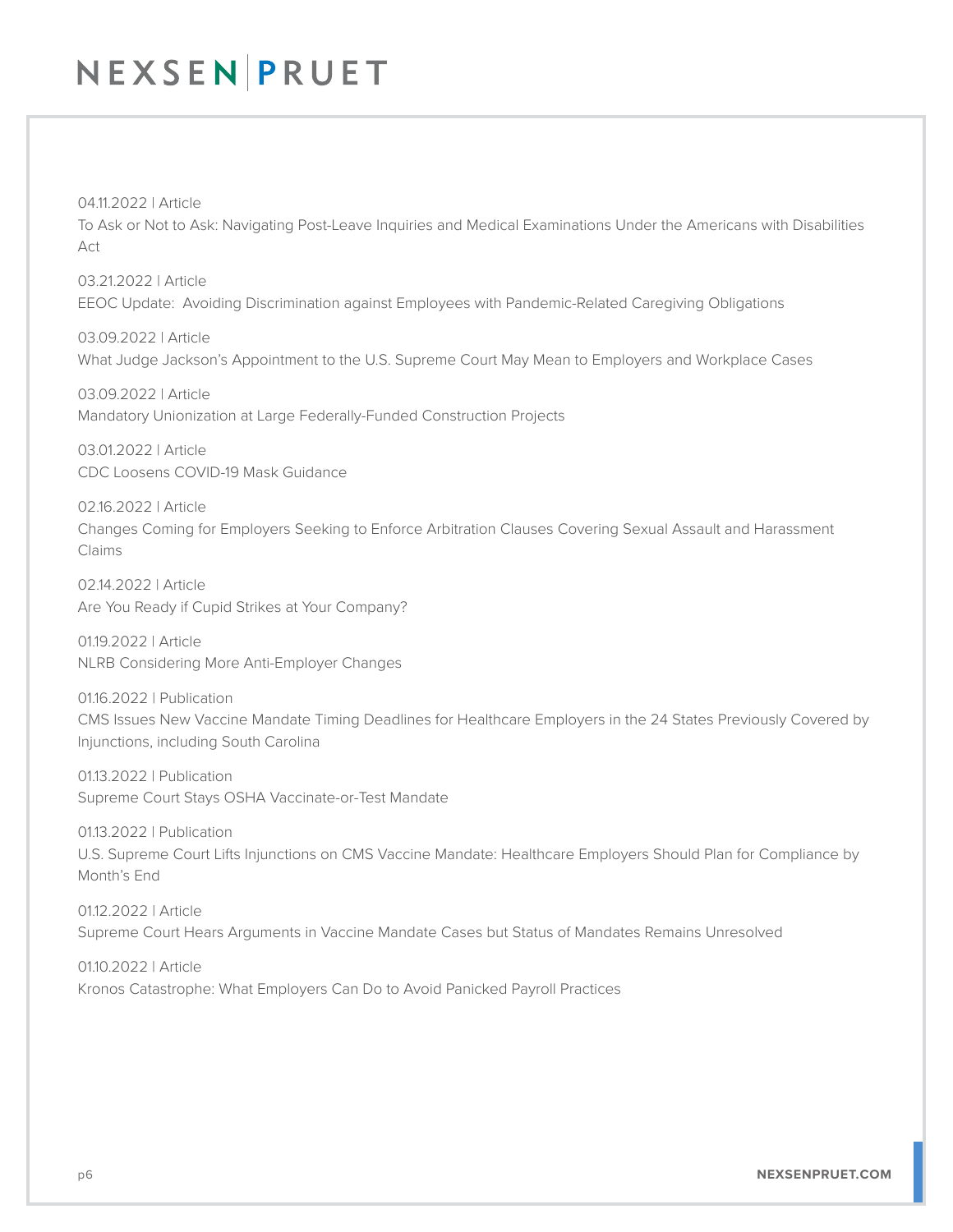12.22.2021 | Article

GA District Court's Federal Contractor Vaccine Mandate Injunction Upheld by Eleventh Circuit – Should Federal Contractors Now Worry About ETS?

12.21.2021 | Article Getting Claims Straight: S.C. Supreme Court Clarifies the Contractual Nature of At-Will Employment

12.21.2021 | Article Sixth Circuit Dissolves Stay of OSHA Vaccine-or-Test Mandate and OSHA Issues New Compliance Dates

12.15.2021 | Article Fifth Circuit Curtails Nationwide Reach of Injunction Against CMS Vaccine Mandate

12.08.2021 | Article Federal Contractor Vaccine Mandate Blocked *Nationwide*

12.08.2021 | Article Upcoming Labor Changes—"Micro Units"

12.06.2021 | Article The South Carolina Supreme Court Issues an Important Decision on the Viability of Legal Claims by Former Employee for Termination of At-Will Employment

12.01.2021 | Article CMS Vaccine Mandate Temporarily Halted for Covered Health Care Employers Nationwide

12.01.2021 | Article Federal Contractor Vaccine Mandate Blocked in Three States

11.22.2021 | Article Navigating the Uncertainties of the ETS: What Employers Should Do Now

11.05.2021 | Article CMS Vaccine Mandate Update

10.29.2021 | Article For Employers Making the Tough Calls in the Vaccine Mandate Trenches: EEOC Issues Welcome Guidance Clarifying What is -- and Is Not -- a Proper Religious Exemption

10.27.2021 | Article Federal Court Rejects Legal Challenges to Workplace Mandatory Vaccination Policies

10.19.2021 | Article CMS' Upcoming COVID-19 Vaccine Mandate: What Healthcare Employers Need to Know Now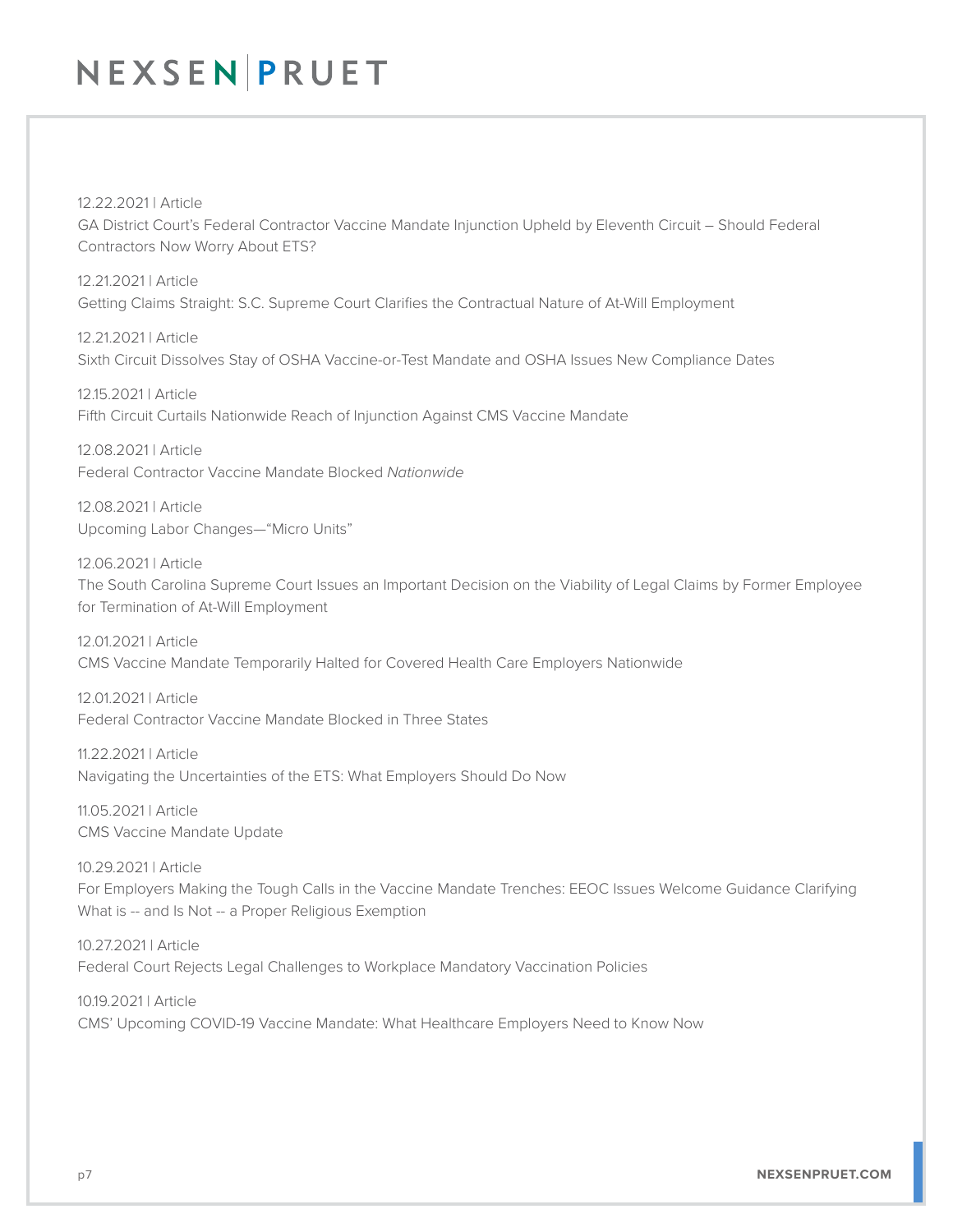10.12.2021 | Article Department of Labor Responds to COVID-Related Medical Premium Discounts and Surcharges

10.12.2021 | Article \$137 Million Verdict Illustrates Importance of Competent Anti-Harassment Policies

10.06.2021 | Article The Apprentice and The President's NDA: Lessons for Protecting Confidentiality

10.05.2021 | Publication From Face-to-Face to FaceTime: Legal Issues in Virtual Interviewing

09.30.2021 | Article Developments Regarding Employee Vaccination Requirements

09.16.2021 | Article Prepare Now to Manage Employee Accommodation Requests Resulting from a Potential COVID-19 Vaccine Mandate

09.14.2021 | Article President Biden Announces Plan Calling for Employee Vaccination Requirements

09.09.2021 | Article Client Alert: Proposed Buy American Act Amendments – Public Comment Period Ends September 28, 2021

08.30.2021 | Article Chinese Companies Should be Aware of Federal Trade Commission (FTC) Final Rule Regarding "Made in USA" Claims

08.25.2021 | Article FDA Full Approval of Pfizer's COVID-19 Vaccine: To Mandate or Not to Mandate, That is the Question

08.25.2021 | Article Paid Time Off For Vaccinations – A Reason for an Employer Tax Credit

08.25.2021 | Article Workplace Protests and Mandatory Vaccinations

08.17.2021 | Article OSHA Updates COVID-19 Guidance

08.17.2021 | Article Promises in Writing: Recent Amendments to North Carolina Wage and Hour Act

08.17.2021 | Article South Carolina Supreme Court Alters "Statutory Employee Doctrine," Increasing Tort Liability for Workplace Accidents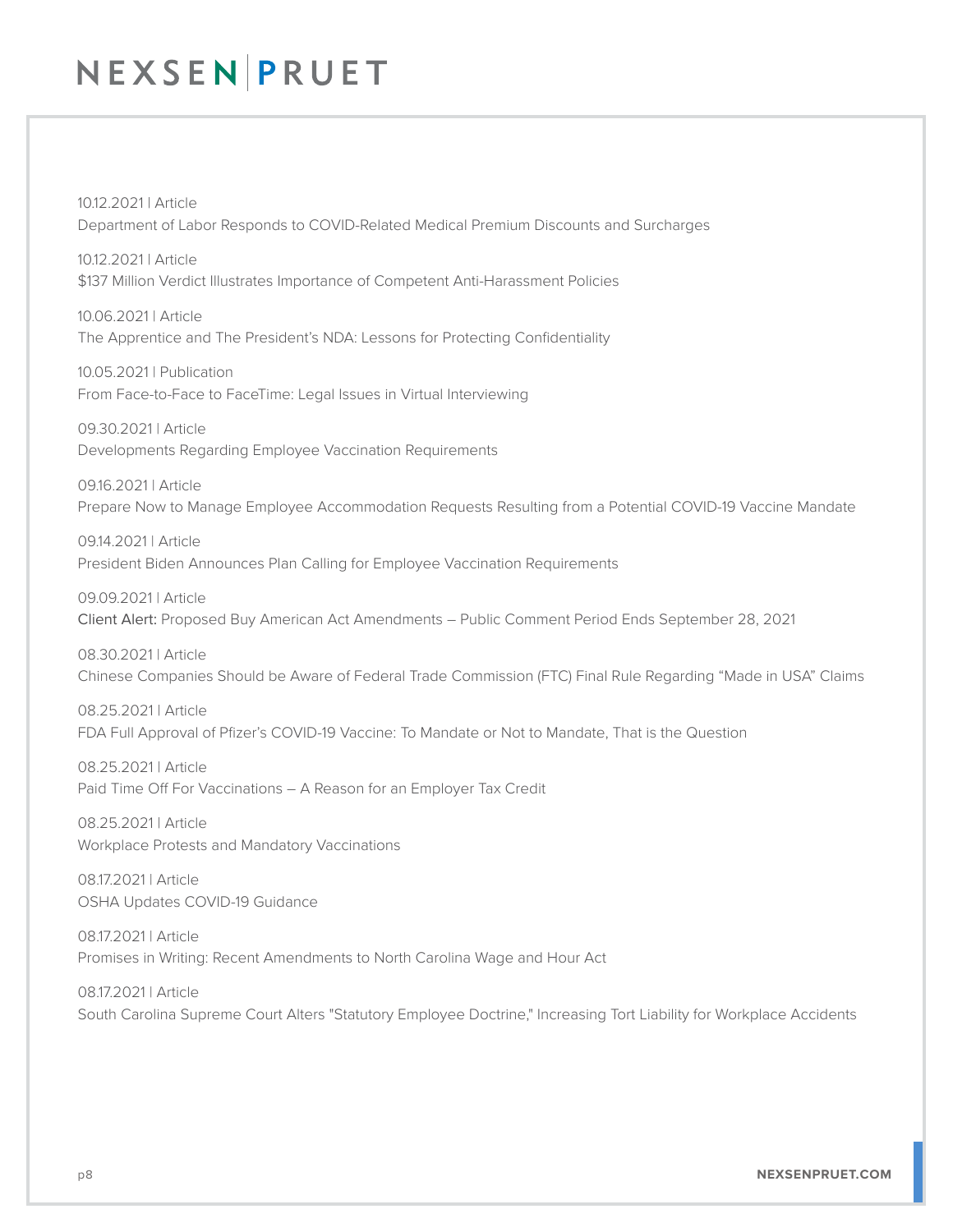08.16.2021 | Article Employers Can Still Say "No Carry" Under South Carolina's New "Open Carry" Law

08.02.2021 | Article South Carolina Abolishes "Special Damages" Element for Civil Conspiracy Claims, Overruling Decades of Precedent

08.02.2021 | Article Lessons from Million Dollar OSHA Fine of Georgia Poultry Processor and Contractors

08.01.2021 | Article Mask Up, Mask Down: In Reversal, Health Officials Recommend Masks for Fully-Vaccinated Individuals. What is the Potential Impact on Employer Immunity?

07.20.2021 | Article Employer and Former CEO Indicted in No-Poaching Case

07.12.2021 | Article President Biden Encourages FTC to Consider Limiting Non-Competition Agreements with Employees

06.30.2021 | Article Supreme Court Reinvigorates Property Rights of Employers

06.24.2021 HR Tool Kit

06.24.2021 | Article One-Time Bonus and Pay for Volunteer Time Off Properly Excluded From Overtime Pay Calculation, Per Fourth Circuit

06.24.2021 | News from Nexsen Pruet Stay Informed: COVID-19 Resources Page

06.11.2021 | Article OSHA Issues Emergency Rule for Healthcare Employers and Updates Guidance for Other Employers

06.09.2021 | Article U.S. Supreme Court Confirms Narrow Scope of Federal Computer Fraud Claim Often Used in Trade Secret Litigation

06.02.2021 | Article A Spoonful of Sugar Helps the Medicine Go Down: EEOC Provides Much Anticipated Guidance Regarding Employee Vaccination Mandates and Incentives

05.20.2021 | Article OSHA Backs New CDC Mask Recommendations … For Now, and Implications for Employer Policies

05.12.2021 | Article Gig Worker-Friendly Independent Contractor Test Withdrawn by Department of Labor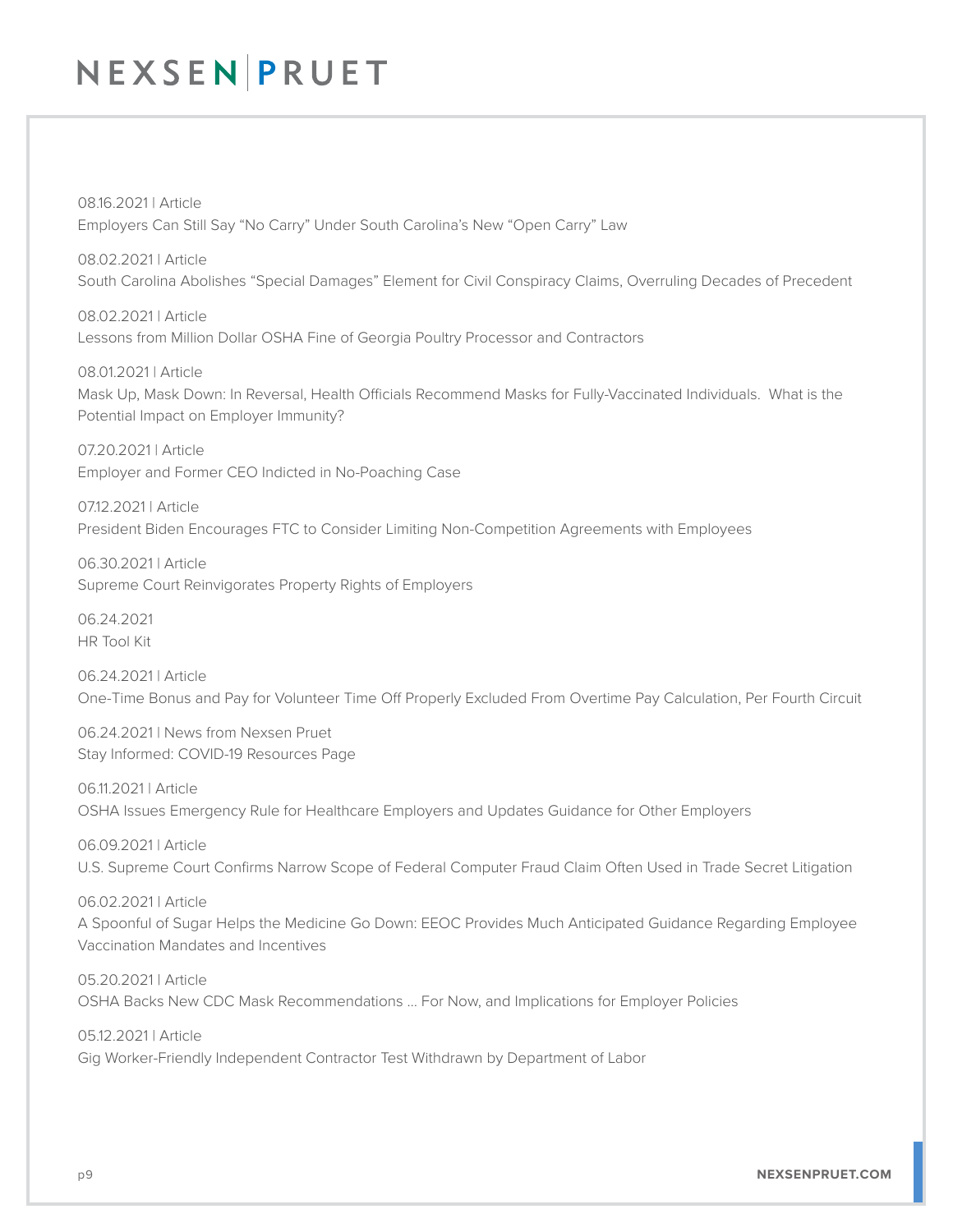05.04.2021 | Article EEOC Scores, Despite a Tumultuous 2020: Key Takeaways for Employers

04.29.2021 | Article At Long Last: South Carolina Passes COVID-19 Liability Immunity

04.27.2021 | Article Pre-Litigation Investigations and Liquidated Damages

04.21.2021 | Article The ARPA COBRA Premium Subsidy - The List of Must Do's

04.09.2021 | Article Union Vote at Amazon

04.07.2021 | Article COVID-19, Vaccinations, and Leave: What Employers Need To Know

04.07.2021 | Article Unionization of South Carolina Newspapers

04.05.2021 VIDEO: Employment Issues When Businesses Merge and Sell

03.31.2021 | Article EEOC Announces New Deadlines for EEO-1 Reporting

03.24.2021 | Article DOL Proposes Withdrawal of the Business-friendly FLSA "Joint Employer" Final Rule

03.09.2021 | Article Partial Setback for North Carolina's Statute Governing Unionization of Farmworkers

03.09.2021 | Article There's No Leaving It at the Office: Workplace Harassment When Working from Home

03.03.2021 | Article Will Federal Funding Result in Mandatory Unionization?

02.23.2021 | Article Employers Begin Offering COVID-19 Vaccination Incentives as an Alternative to Mandating the Vaccine. But is Doing So Risky?

02.23.2021 | Article Providing Incentives Can Be "Taxing"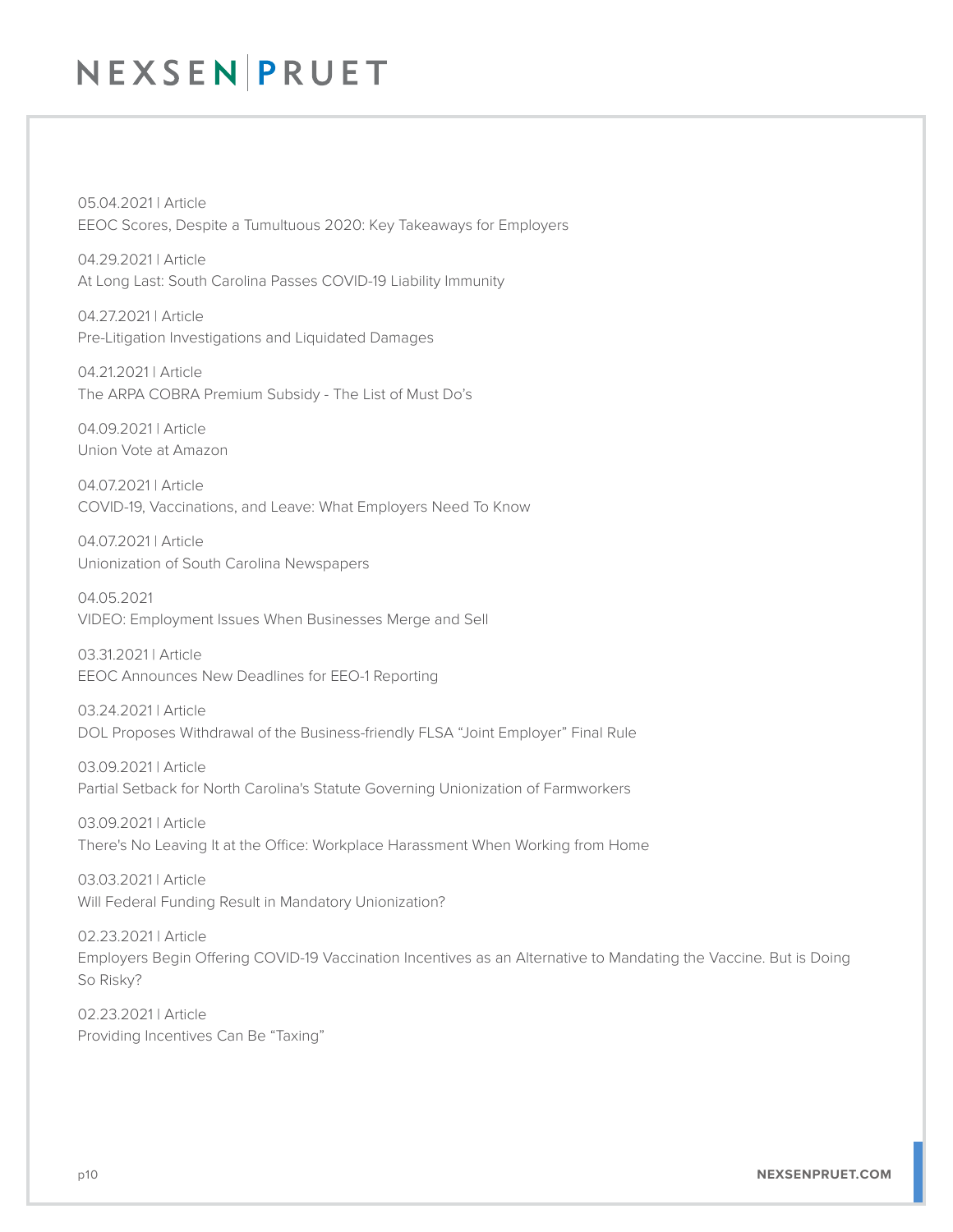02.22.2021 VIDEO: Proactive Strategies to Address Unionization in your Business

02.15.2021 | Article OSHA Issues New Guidance for Employers on COVID-19

02.10.2021 | Article Re-Filed "PRO Act": Big Potential Risk for Union-Free Employers and Employees

01.26.2021 | Article National Pro-Union Policy Shift Has Begun

01.26.2021 | Article One Year of COVID-19: Helping Clients Navigate a Crisis

01.20.2021 | Article In 2021, More States and More Mandates for E-Verify

01.20.2021 | Article Dealing with the Opioid Threat in the Construction Industry

01.08.2021 | Article U.S. Department of Labor Finalizes New Independent Contractor Rule, But Will It Last?

01.06.2021 | Article 2021: We Thought You Would Never Get Here, and Now that You Are, What Can Employers Expect

12.30.2020 PPP Changes in Wake of the Coronavirus Response and Relief Supplemental Appropriations Act

12.29.2020 It's a Roll of the Dice: The Fate of the CARES Act and FFCRA Under Congress's New Stimulus Bill

12.18.2020 EEOC Issues Guidance Regarding Mandatory Vaccinations

12.16.2020 Fourth Circuit Ruling Finds Employee is not a "Qualified Individual" under ADA when Employee Fails to Comply with Valid Safety Requirement

12.07.2020 Can, and Should, Employers Require that Employees be Vaccinated for Covid-19?

12.01.2020 USCIS Proposes Changes to the H-1B Lottery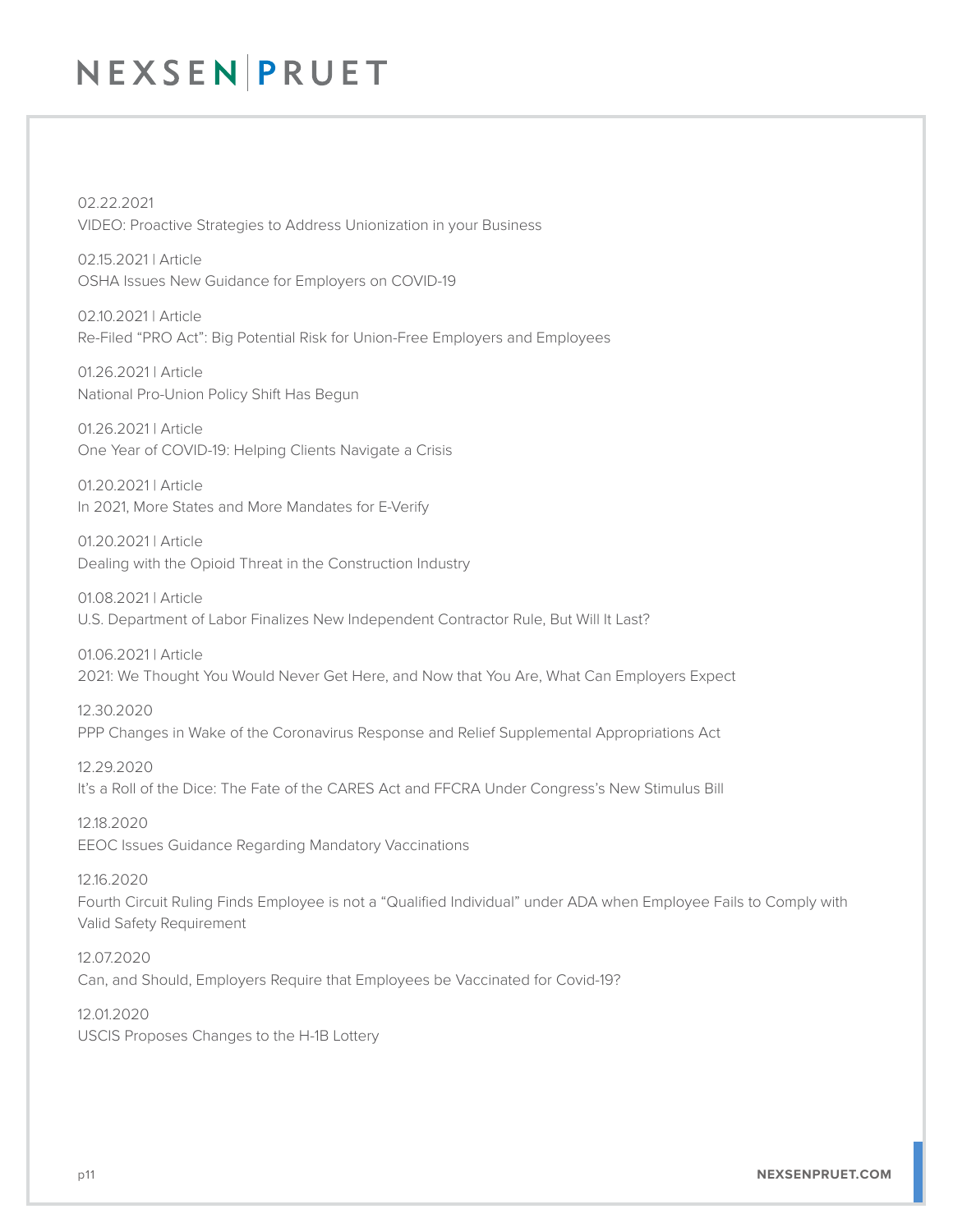11.18.2020 It's the Most Wonderful Time of the Year to Contemplate Religious Accommodations under Title VII

11.18.2020 EEOC Updates Religious Discrimination Guidance

11.10.2020 Employers can expect OSHA to issue emergency rule for COVID-19 early in Biden administration

11.04.2020 ADA Claims Fail When Employee Accepts Lateral Transfer

10.28.2020 How employers can ensure federal law compliance by following updated EEOC guidance on COVID-19 screening and testing protocols

10.21.2020 Employees Voting in the Upcoming Election

10.08.2020 Deferred Compensation Plans: Options and Considerations

09.25.2020 U.S. Department of Labor Proposes New Test for Independent Contractor Status

09.21.2020 Revised Department of Labor Regulations Necessitate Job-Specific Assessment by Health Care Providers for Employees' Potential FFCRA Leave Entitlement

09.21.2020 Pandemic Pitfalls for the Unwary: NLRA Rights for Non-Union Employees

09.17.2020 As OSHA Enforcement Increases, Workplace Safety Compliance Could Reduce Need for More Coronavirus-Related Lockdowns

09.15.2020 DOL Revises Rules Governing FFCRA COVID-19 Related Leave

09.10.2020 EEOC Updates COVID-19 Guidance

08.31.2020 VIDEO: Nikole Mergo on Companies Offering COVID-19 Testing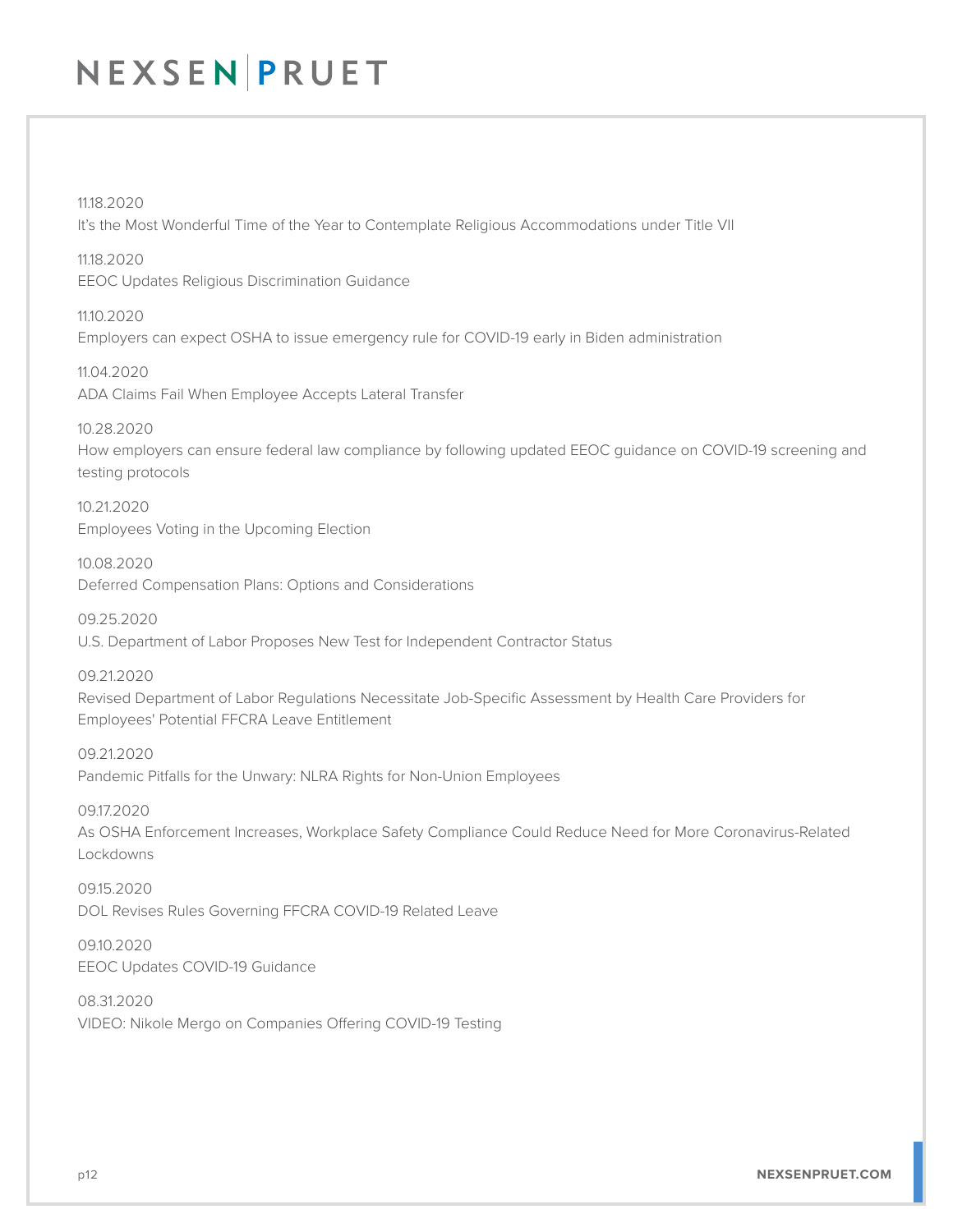08.31.2020 VIDEO: Bridget Blinn-Spears on Recent Shifts in EEOC's Enforcement Efforts During the Pandemic

08.25.2020 Retirement Plan Sponsors Must Soon Provide Annual Lifetime Income Illustrations

08.20.2020 Employers Reopened and Employees Returned to Work . . . Now What?

08.04.2020 VIDEO: William Floyd on Safety in the Workplace During the Pandemic

07.08.2020 DHEC Issues Guidance to S.C. Employers on COVID-19 Exposure Scenarios

06.29.2020 Employers' Great Balancing Act in Reopening: An Update for Employers on Returning to Work

06.29.2020 What Should Businesses Tell Employees and Third Parties When an Employee Tests Positive for COVID-19?

06.12.2020 WEBINAR: Returning to Work: Workplace Safety Issues

06.11.2020 IRS Provides Cafeteria Plans New Temporary COVID-19 Flexibility

06.10.2020 Paycheck Protection Program Flexibility Act of 2020

06.09.2020 School is Out For Summer - Is FFCRA Leave Out Too?

05.22.2020 OSHA Revises Guidance For Recording Work-Related COVID-19 Cases

05.19.2020 Mark Bakker Discusses Returning to Business Operations and Three Steps for a Healthy Restart

05.18.2020 SBA Interim Final Rule on PPP Participants with Foreign Affiliates Creates a Safe Harbor for Borrowers

05.13.2020 Melissa Spence Discusses Returning to Work in the COVID-19 Pandemic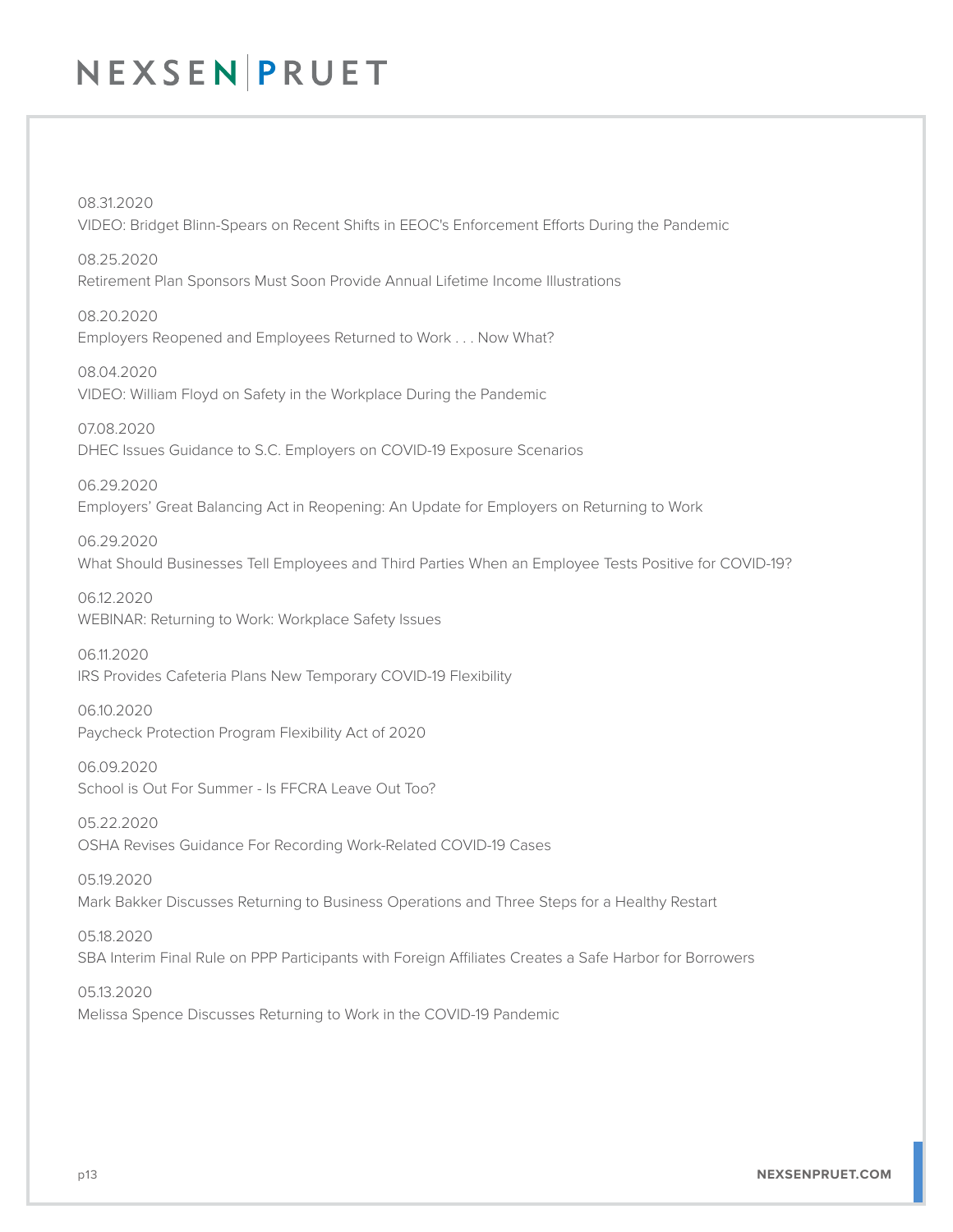#### 05.06.2020

Understanding the Pandemic Unemployment Assistance Program: What Employers Need to Know About the Department of Labor's Recent Guidance to State Workforce Agencies

05.06.2020 OSHA and the CDC Continue to Issue COVID-19-Related Guidance

05.01.2020 Returning to Healthy Business Operations in the Age of COVID-19 Advance Planning Checklist and Considerations

04.21.2020 Nexsen Pruet and SCHA Team Up for a Q&A on Labor Related COVID-19 Topics

04.17.2020 OSHA Issues Industry-Specific Guidance

04.08.2020 VIDEO- The Paycheck Protection Program

04.01.2020 Employers Take Note: How to Properly Substantiate Your Payroll Tax Credits under the FFCRA

04.01.2020 The CARES Act's Paycheck Protection Program Expands the SBA 7(a) Loan Program- Updated April 3, 2020

#### 03.30.2020

Department of Labor Provides Much Needed Clarification on FFCRA Exclusions for Health Care Providers, Emergency Responders and Small Businesses

03.30.2020 Construction Industry Employers and COVID-19

03.27.2020 CARES Act -- New Employee Benefit Tools to Support Affected Employees

03.26.2020 DOL Provides Initial Guidance and Sample Posting on New Paid Leave Laws

03.25.2020 Think Twice About Claiming Essential Critical Industry Status

03.25.2020 City of Charleston, SC issues Emergency Stay at Home Ordinance

03.25.2020 Mecklenburg County N.C. Issues Stay at Home Order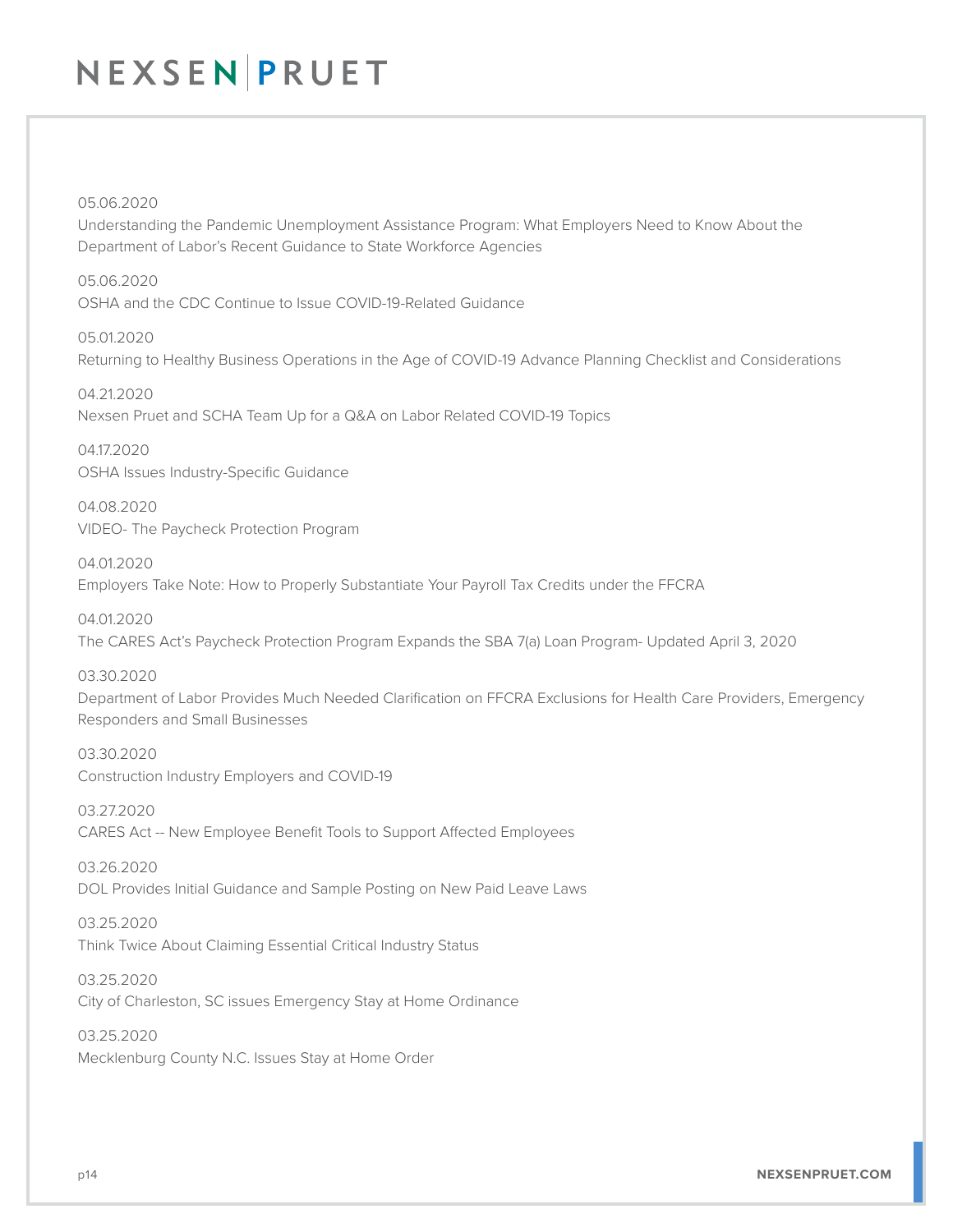03.20.2020 COVID-19: Managing HR, Benefits, and Immigration Challenges During the Pandemic

03.19.2020 SBA Disaster Assistance in Response to the Coronavirus

03.19.2020 SBA Disaster Loan Program Eligibility

03.19.2020 New Federal Law Provides Emergency Paid Sick and Family and Medical Leave

03.12.2020 Coronavirus Outbreak: Employment and Contract Law Issues

03.12.2020 COVID-19 European Travel Ban

02.19.2020 Employers must start using new form I-9 on May 1, 2020

01.29.2020 The Carolinas Are No. 1!

01.29.2020 OSHA Publishes Resource on Coronavirus Outbreak

01.15.2020 March 1? H-1B Season Will Be A Little Different This Year

01.15.2020 OSHA Tweets Reminder of March 2 Deadline for OSHA 300A Summaries

01.08.2020 Marijuana in the Workplace

12.18.2019 OSHA Warns Against Use of Music Headphones at Construction Sites

10.16.2019 Department of Labor Announces Notice of Proposed Rulemaking to Expand Tip Pooling Practices for Employers

10.09.2019 Whistleblower Protections and Retaliation Risks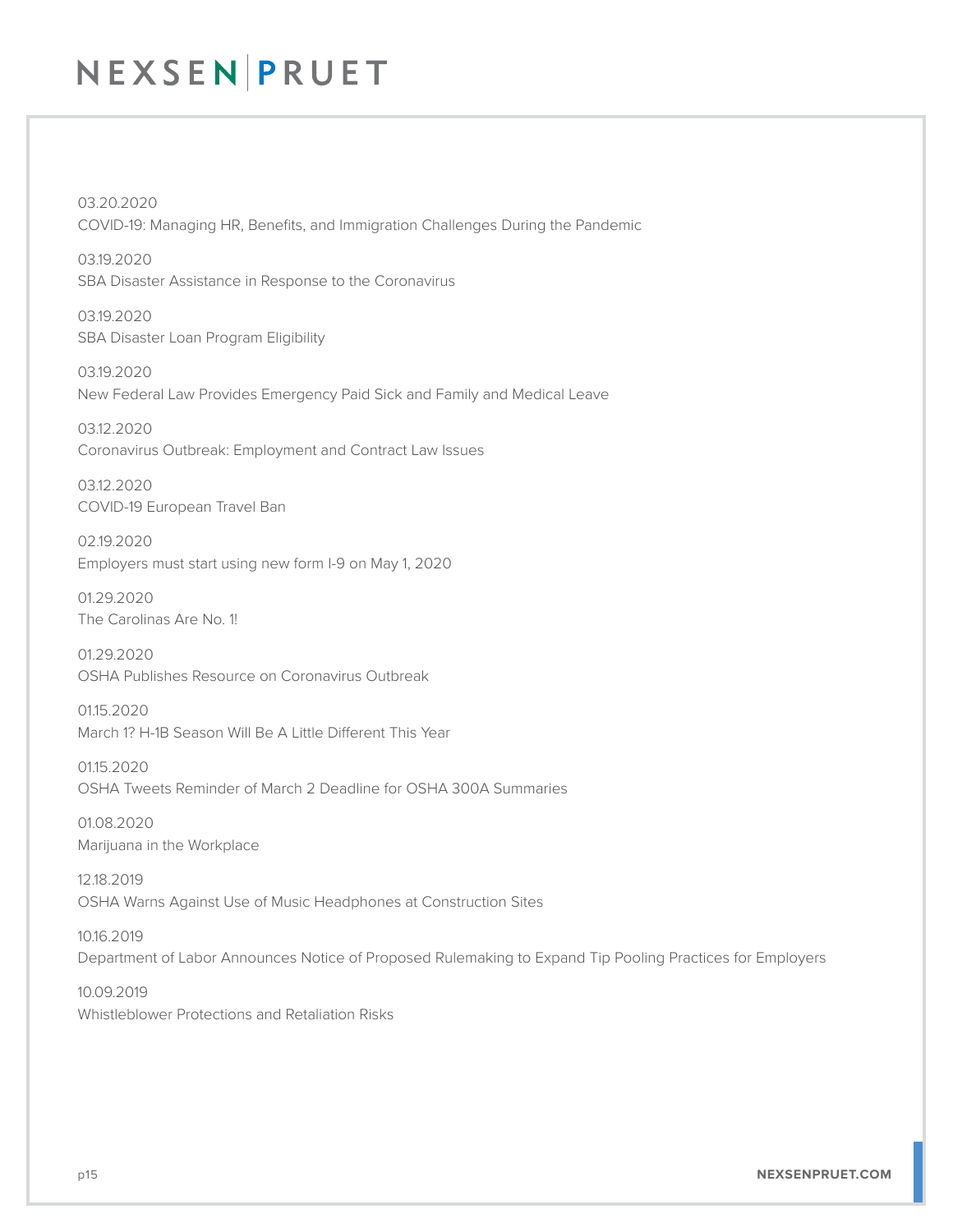09.25.2019 Important News for Employers: Salary Increase for Overtime Exemption

09.18.2019 Caution: Ban Ahead - The Rise in Bans on Salary History Inquiries Requires Employer Diligence

09.11.2019 Employee Volunteer Community Service: Compensable or Not?

09.04.2019 UPDATE: Impending September 30 Deadline for EEO-1 Pay Data Collection

08.29.2019 Outrageous Requirements for Foreign Workers Pushing Business Away

08.28.2019 Foreign Manufacturer + Union Campaign = Netflix Documentary (and Lessons for Employers)

08.15.2019 NLRB Seeks To Reinforce Employee Choice Through Regulatory Changes

07.24.2019 Fourth Circuit Affirms Abuse of Discretion Finding in Denial of Coverage for Long Term Disability Claim

07.10.2019 Workplace Safety and Summer Heat

05.15.2019 OSHA Citation of Employer For Failing to Do More to Prevent Workplace Violence Upheld

05.15.2019 EEO-1 Pay Data Deadline Reinstated

03.27.2019 Employee Who Fails Drug Test Can Sue Drug Testing Laboratory For Negligence

03.15.2019 Overtime: It Just Keeps Changing Over Time

03.13.2019 DOL Proposes New Rule Raising the Salary Threshold for White-Collar Overtime Exemptions

03.06.2019 South Carolina Legislators Propose Pay Equity Law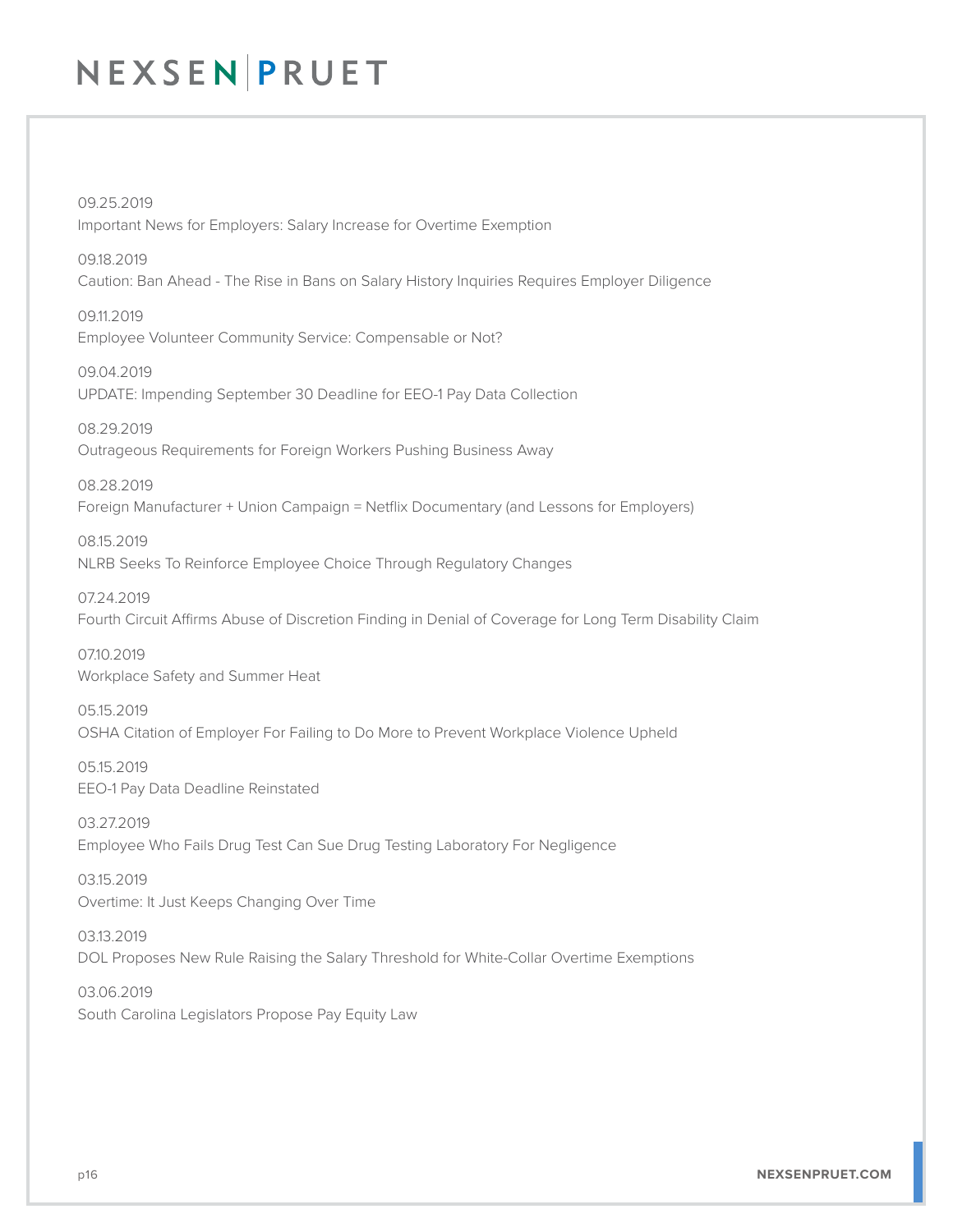02.27.2019 Recent Shooting Underscores Rise in Workplace Violence

02.13.2019 Rumors Run Amok: Poorly Managing Rumors of an Alleged Affair Opens Title VII Liability

02.06.2019 5 Tips to Help Employers Avoid Workplace Romance Mishaps

01.25.2019 Enough Progress? Taking a closer look as the U.S. - China trade truce nears the halfway point.

01.23.2019 How The Partial Federal Government Shutdown Impacts Employment Law Matters

12.12.2018 Tips For Planning Holiday Parties

11.21.2018 Preparing the Workplace for Generation Z

10.24.2018 OSHA Announces New Position On Post-Incident Drug Testing and Safety Incentive Programs

10.09.2018 Accommodating Pregnant Employees in the Workplace

09.27.2018 U.S. Trade Dispute with China - September 2018 Update

09.12.2018 Hurricane Florence and the FLSA

08.29.2018 Silence Can Be Golden: Avoiding Workplace Defamation Claims

08.01.2018 Increasing Our Workforce: South Carolina's Revised Expungement Law

08.01.2018 New North Carolina Law Decreases Protection to Employers

07.27.2018 U.S. Trade Dispute with China - July 2018 Update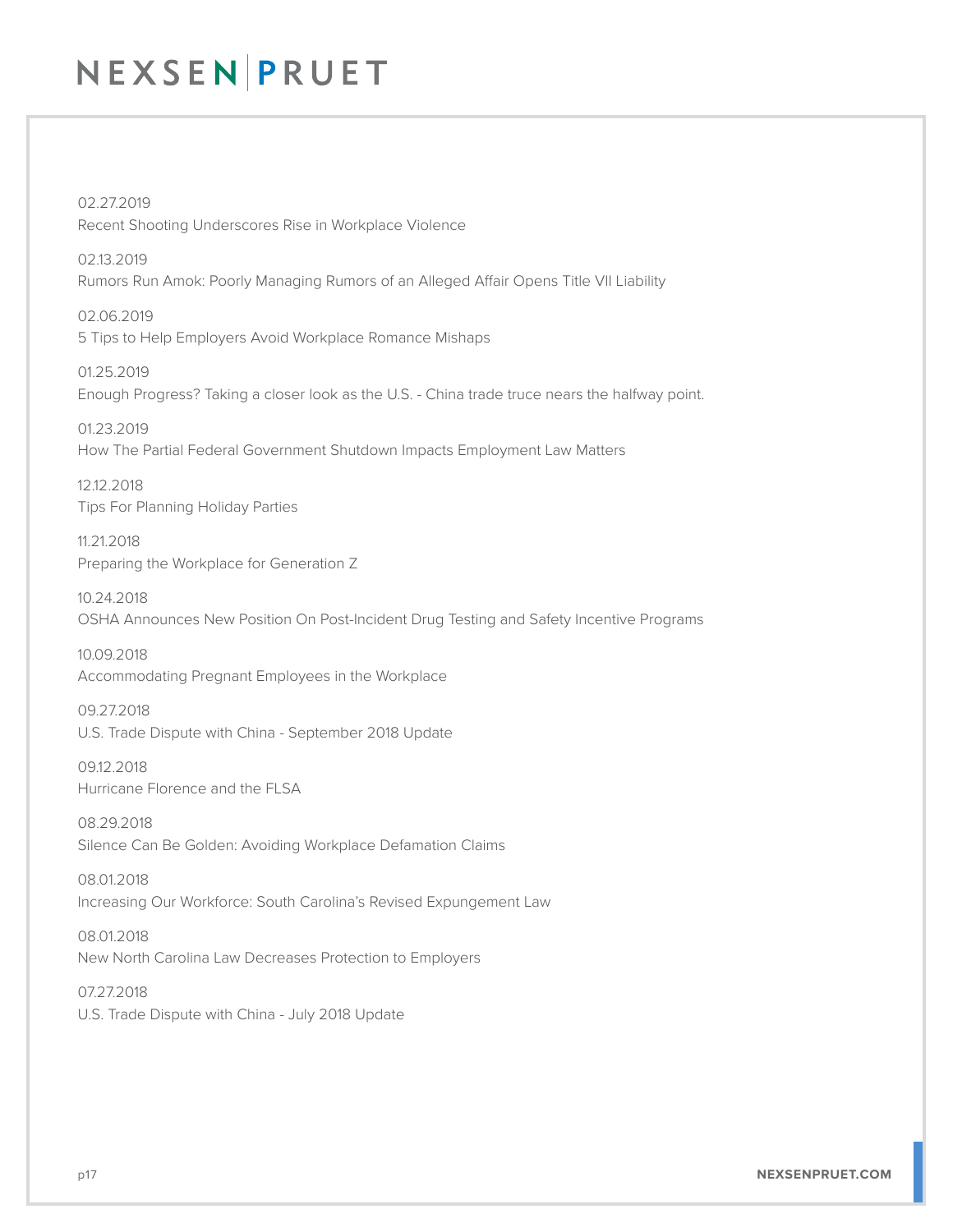07.18.2018 EEOC Fights to Keep #MeToo Movement Alive

07.18.2018 Supreme Court Clarifies FLSA Exemption for Sales, Service Advisors, Partsmen, and Mechanics

07.03.2018 S.C. Employers Required to Use New Employment Discrimination Poster

06.20.2018 Unionization Tactics in the Carolinas

06.13.2018 NLRB Revives Helpful Personnel Policies

06.06.2018 New South Carolina Pregnancy Accommodations Act Requires Action by Employers

05.30.2018 Supreme Court Upholds Class Action Waivers in Employment Arbitration Agreements

05.23.2018 401(k) Fee Litigation: Coming to a District Court Near You…

05.16.2018 New Tax Law May Affect Mileage Reimbursement Policy for Employers

05.02.2018 The Tip Pool Saga Continues

04.18.2018 ICE Now Taking More Opportunistic Approach to Employer Sanctions

04.11.2018 DOL Launches "PAID" Self-Audit Program

04.04.2018 Employee Benefits and the Tax Cuts and Jobs Act

03.28.2018 Pay Bias Litigation Results in Costly Settlement

03.14.2018 Guns in the Workplace: A Three-Part Series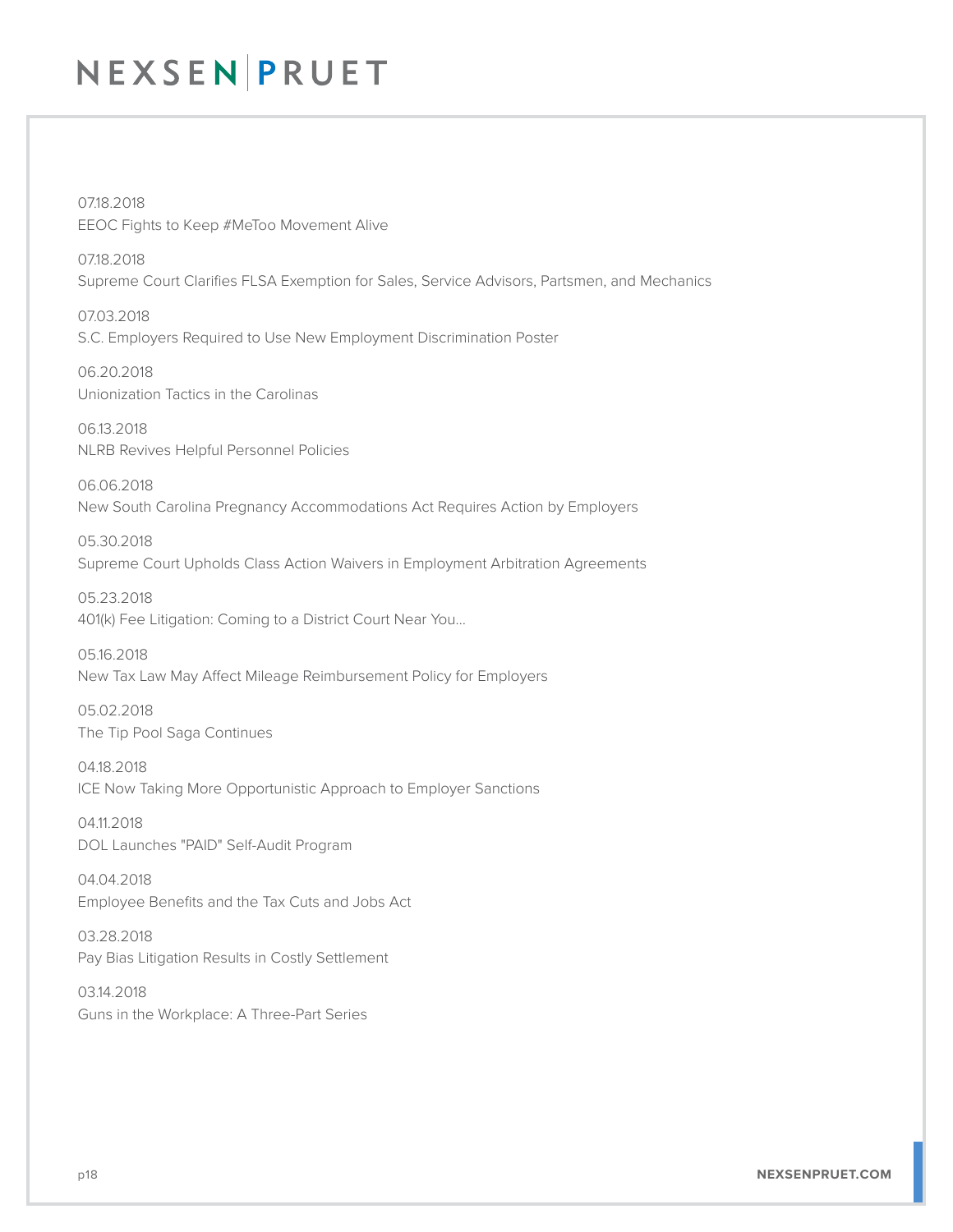03.08.2018 EEO-1 Reporting Deadline is Rapidly Approaching

03.07.2018 Scheduling letters to federal contractors go out soon. Is your company ready for an audit by the OFCCP?

02.21.2018 N.C. Attorney General, State Representative Drafting Bipartisan Bill To Combat Security Breaches

02.21.2018 Court Approves \$22.5 Million Settlement Covering S.C. Workers

02.21.2018 Court Refuses to Enforce "Misleading" and "Sham" Arbitration Agreements

02.07.2018 Employers are Subject to Criminal Antitrust Charges for Wage-Fixing and No-Poaching Agreements

02.07.2018 Love Contracts and Policies on Office Romance: What Can an Employer Do if Love is in the Air?

01.31.2018 DOL Adopts New Test for Determining When Interns are Protected by FLSA

01.26.2018 NC Legislative Update: January 26, 2018

01.17.2018 Justice Department reverses course on marijuana enforcement: What it means for employers

01.10.2018 Legislators respond to recent sexual harassment scandals by introducing bills to ban arbitration in sex bias cases

01.03.2018 Confidential Sexual Harassment Settlements No Longer Tax Deductible

01.03.2018 New Year, New NLRB

10.11.2017 The Age Discrimination in Employment Act: Looking Back at the Last Fifty Years

10.27.2015 OSHA Targets Agribusiness Industry with New Citations